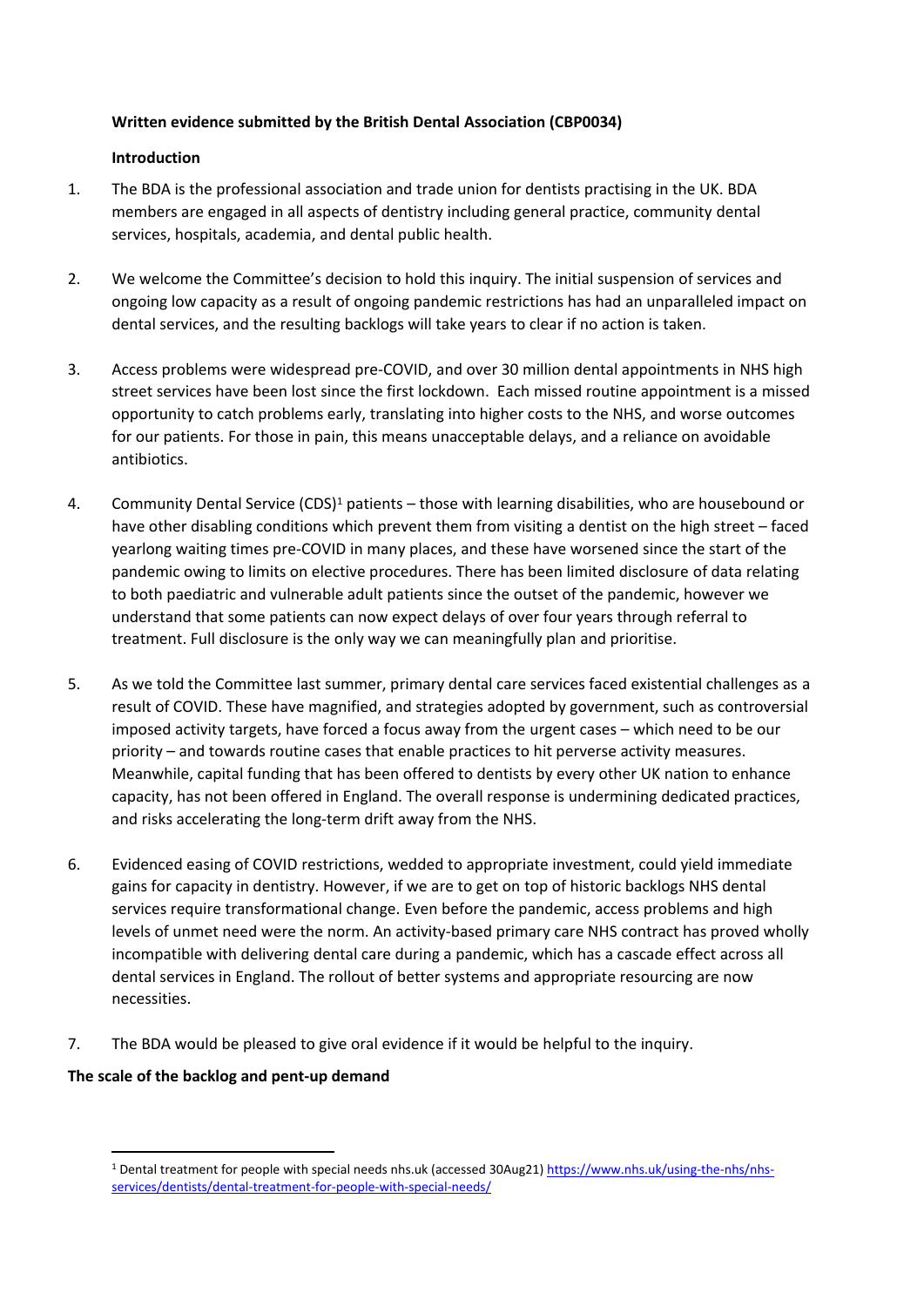- 8. NHS dental services cover a workforce based in high street, community and hospital settings, working in a wide range of specialities. The impact of COVID on specific services and patient cohorts has varied, as have the knock-on effects on backlogs and ongoing demand.
- 9. Demand for services is greater than ever across the general population, with many vulnerable groups (veterans and service families<sup>2</sup>, refugees, those experiencing homelessness, etc) left without access to NHS services. Oral health inequalities are widening for those unable to access care or who have long waits for treatment.

### *Routine and urgent care*

- 10. High street NHS General Dental Services have long faced significant pent-up demand reflecting ongoing capacity issues, with only enough services commissioned to cover around half of the English population. Consequently, the pre-COVID 'business as usual' saw many patients unable to secure timely access to appropriate dental services, close to home and appropriate to their needs.
- 11. In the spring of 2020, all routine dental care in England was paused for over two months. With social distancing and additional decontamination between patients essential since then, dentists have been able to see only a fraction of their usual patients.
- 12. Nearly 30 million appointments in high street General Dental Services were lost in the 12 months since the first lockdown: representing over two thirds the total volume of treatment delivered in a typical year. With dentists still limited in how many patients they can see, this unprecedented backlog continues to grow.
- 13. The proportion of children seen by an NHS dentist in the last 12 months fell from 59% as of 31 March 2020 to just 23% on 31 March 2021. Potentially over 9 million children missed out on the recommended maximum recall during the first year of the pandemic.
- 14. Official data is not maintained on waiting lists for primary care in England. However, research from Healthwatch England has indicated patients being asked to wait up to three years for routine appointments - or six weeks for emergency care.<sup>3</sup>
- 15. Demand today is unlikely to take the same shape as it did pre-pandemic, or indeed in the early stages of lockdown. The disruption to access and ongoing care, the parallel suspension of public health programmes, and changes in lifestyle and dietary habits during lockdown are, taken together, likely to increase demand for treatment, albeit not uniformly. Delays to diagnosis inevitably mean poorer outcomes for patients, and more extensive and expensive interventions.
- 16. Urgent care represented over 60% of all courses of treatment delivered when practices reopened in June 2020. While urgent care levels delivered are now similar to the pre COVID period (around 300,000 per month) this still represents a much higher proportion of total treatment delivered in what is a very limited service. Given wider factors in play, it is not clear that current demand for urgent care is being met.
- 17. It is now widely expected that oral health inequality will widen, and greater treatment need is likely to emerge in more deprived communities. Scotland's participation figures during the pandemic have shown reduced capacity impacting most on those in the least affluent communities, who were already the least likely to attend. Data is not currently published in the same format in England.

## *Elective surgery*

<sup>2</sup> Veterans and service families are covered by the Armed Forces Covenant:

https://www.armedforcescovenant.gov.uk/wp-content/uploads/2021/06/NHS-health-care-for-the-Armed-Forces-community-JUNE-2021\_ISSUE.pdf

<sup>3</sup> https://www.healthwatch.co.uk/report/2021-05-24/dentistry-during-covid-19-insight-briefing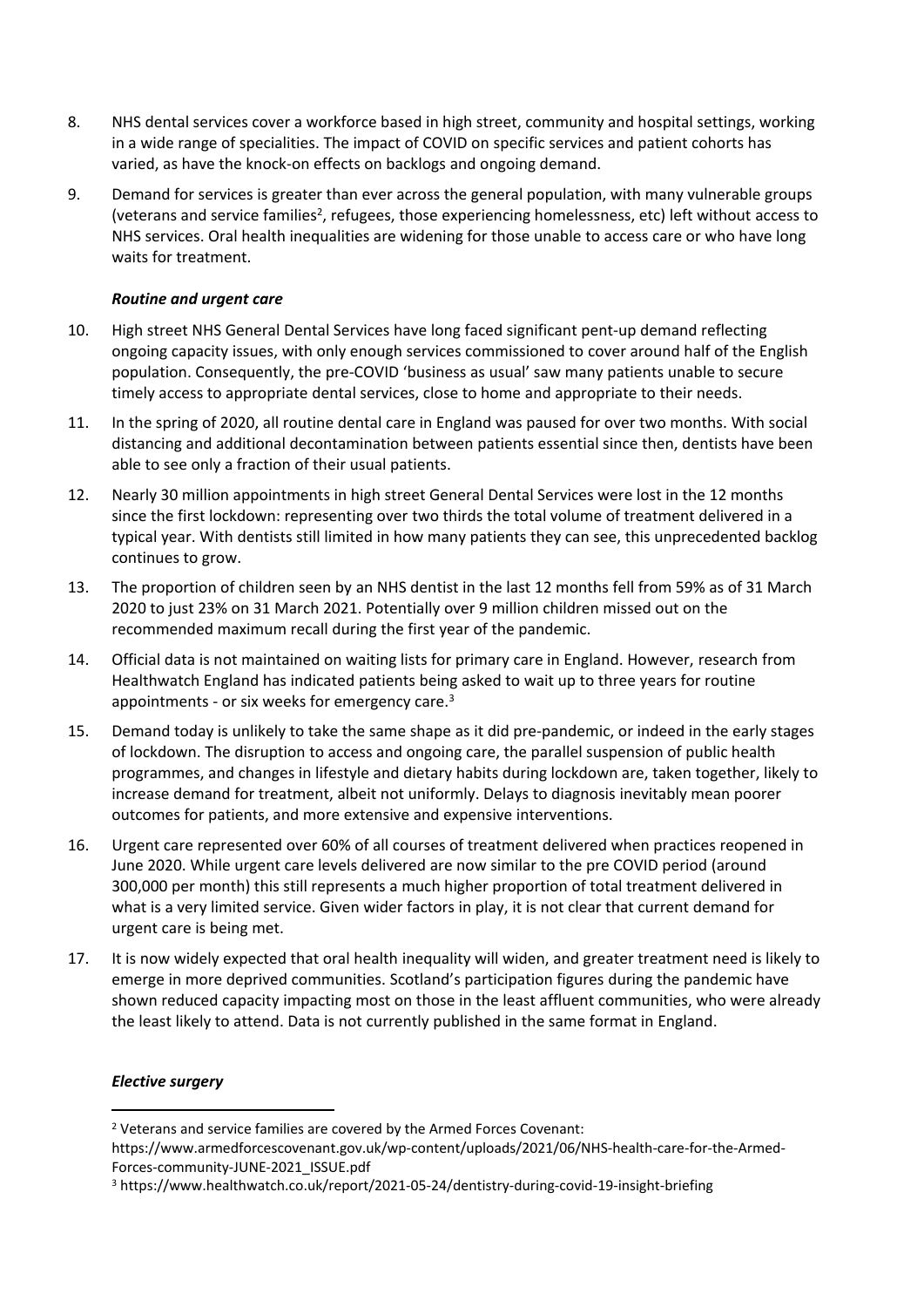- 18. Prior to COVID, tooth decay was consistently the number one reason for hospital admissions among young children. While tooth extractions under General Anaesthetic may lose this status as a result of the suspension and ongoing disruption to elective surgery, levels of demand have not dissipated. Dentists in hospital and community services are responsible for performing these procedures, serving both vulnerable adult and paediatric patients.
- 19. Along with partners including Mencap we have sought data on the size of backlogs for GA extractions since the outset of the pandemic. This has featured in contact with officials, and formal requests direct to the Secretary of State. However, we are still awaiting full disclosure.
- 20. The lack of robust data means activity has not been accurately reflected in recovery planning for elective surgery. Yearlong waiting times were standard before COVID, and we understand that the total wait from referral through to treatment for some patients requiring sedation may now be as long as four years. Clearly without disclosure on the scale of the problem there is no basis to develop an effective plan.
- 21. Access to theatre space remains a major issue for dentistry. The CDS deliver surgery under GA in hospital theatres but are contracted separately to other trust services, meaning many have struggled to gain access.
- 22. In 2020 waiting times for consultant led secondary care dental services rose to an average waiting time of 21 weeks with only 35% of the patients being seen within 18 weeks and this has improved slightly in 2021 with average waits of 14 weeks and 60 percent within 18 weeks<sup>4</sup>. Those national figures, however, mask the dramatic regional differences faced by patients. There are patients waiting in excess of 104 weeks. RTT data shows patients in the Southwest in 2021 were waiting on average 74 weeks compared with 8 weeks in London. Such regional disparities are not limited to hospital dental services.

### *Domiciliary care*

- 23. Domiciliary care is a small part of NHS dentistry, serving a highly vulnerable population, both the housebound and those in care homes. These groups were largely unable to access mainstream dental care during lockdown, and face ongoing barriers and high levels of need.
- 24. Historic analysis suggest levels of commissioning were wholly inadequate, equivalent to providing coverage to under 1.3% of the population whose activity is significantly limited by disability or ill health. BSA data indicates 62,634 visits took place in 2019, and that figures fell to less than 25,000 in 2020, with 75% of that activity taking place in the first 3 months before lockdown.
- 25. In 2019, the Care Quality Commission concluded that care home residents required better, more consistent dental provision. Clearly the pandemic has moved us further from that objective.

#### **What capacity is available within the NHS to deal with the current backlog?**

- 26. There are historic limitations on capacity across all NHS dental services. Both long term systemic factors, and policies and approaches adopted during the pandemic risk impeding progress on tackling the backlogs.
- 27. Successive budget cuts to the system at all levels have left the dental profession facing rock bottom morale and while COVID camaraderie has driven the NHS to go above and beyond, the existing workforce is stretched to capacity.

#### *Infection Prevention and Control*

28. Restrictions designed early in the pandemic are without question the single biggest limiting factor on capacity across the service, and will set clear limits on progress as long as they remain in force.

<sup>4</sup> NHS England (2021) Consultant-led referral to treatment waiting times data (accessed 30Aug21 https://www.england.nhs.uk/statistics/statistical-work-areas/rtt-waiting-times/rtt-data-2020-21/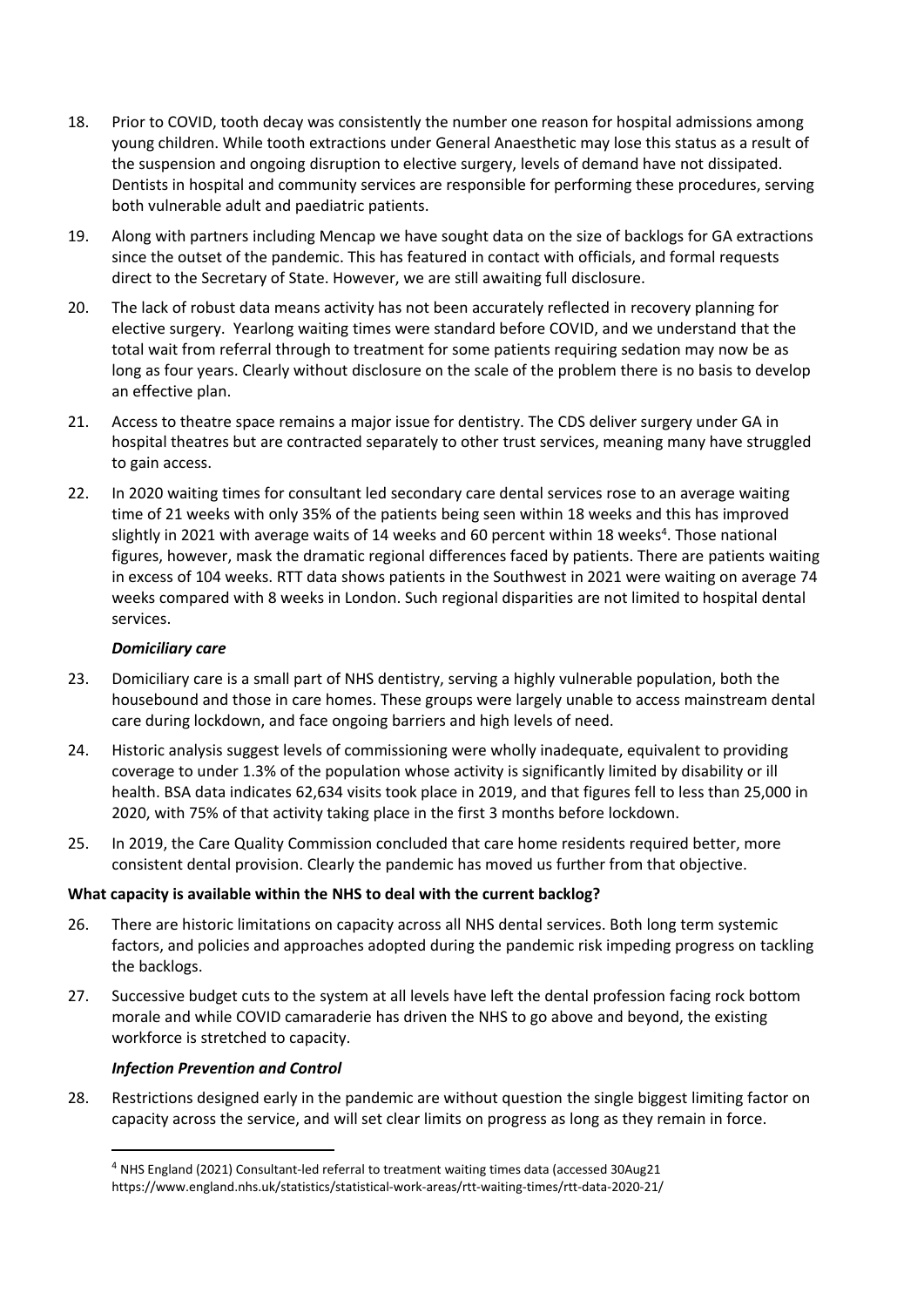- 29. Most courses of dental treatment for example any involving drilling are Aerosol Generating Procedures (AGPs), which create airborne particles that can contain pathogens. Since services reopened, following each AGP dentists have been required to leave the treatment room empty for up to an hour before it can be cleaned. This so-called 'fallow time' dramatically reduces the number of patients they can treat.
- 30. Evidence is accumulating that infective aerosols arise principally from coughing by COVID-positive patients, with medical interventions posing a relatively very low risk. In light of this, and with the progress made by the vaccine programme the BDA has sought commitment to a roadmap to ease restrictions. In response, all four UK Chief Dental Officers issued a rare joint statement stating that: *"All four UK Chief Dental Officers share their profession's ambition for increasing access which needs* to be done safely and effectively, which is why there is now going to be a further review of the UK*wide infection control guidance in the light of the current science and prevalence."*
- 31. At the time of writing, we are yet to see a definitive break with IPC protocols designed in the first wave.

### *Ventilation*

- 32. 'Fallow time' between appointments can be significantly reduced and patient throughput increased – by installing high-capacity ventilation. While all devolved nations have agreed to fund such equipment, there has been no corresponding commitment in England. The Scottish Government has recently committed £5m to ventilation, and a further £7.5m for drills that generate less aerosol. England remains the only UK country to offer dentists no help with the significant cost of improving their ventilation systems.
- 33. Beyond having a transformative effect on throughput of patients, spend on ventilation would also likely be cost neutral given increased patient charge revenues from paying NHS patients.

#### *Funding and contractual arrangements*

- 34. High street NHS providers are contracted to deliver a set number of activity measures called Units of Dental Activity (UDAs). Since the outset of the pandemic NHSE have maintained funding at full contract value for practices (subject to significant abatements), while they have been able to carry out less treatment due to the limitations outlined above.
- 35. Funding has been subject to imposed activity targets from 1 January 2021, which obliged contract holders to hit a threshold of 45% of pre-COVID activity, or face financial penalties. This target rose to 60% from 1 April. The government stated that this approach was designed to boost patient access. However, this approach has been widely criticised as setting perverse incentives to prioritise routine over urgent care – or 'volume over need' – in order to hit these targets.
- 36. 55% of practices were unable to meet their 60% target in July, and so will face 'clawback' and need to return a proportion of their contract value. Around 1 in 10 practices are below the 'cliff edge' of 36% activity and face the return of the majority of their NHS funding. The continued operation, and likely increase in these targets from 1 October, will have a real impact on the sustainability of thousands of practices, serving millions of patients. They simply cannot hit these targets under current constraints and this threatens their financial viability and in turn provision of NHS dentistry.
- 37. The majority of funds clawed back before the pandemic for contract 'under delivery' were not reinvested in NHS dentistry. In 2019-20, this was approximately £139m, which represented a substantial loss of access, and over the five years from 2015-16 to 2019-20 over £500m has been lost. Given the likely volume of practices now facing clawback and the 'cliff edge' this budget must be retained and re-invested locally in NHS dentistry.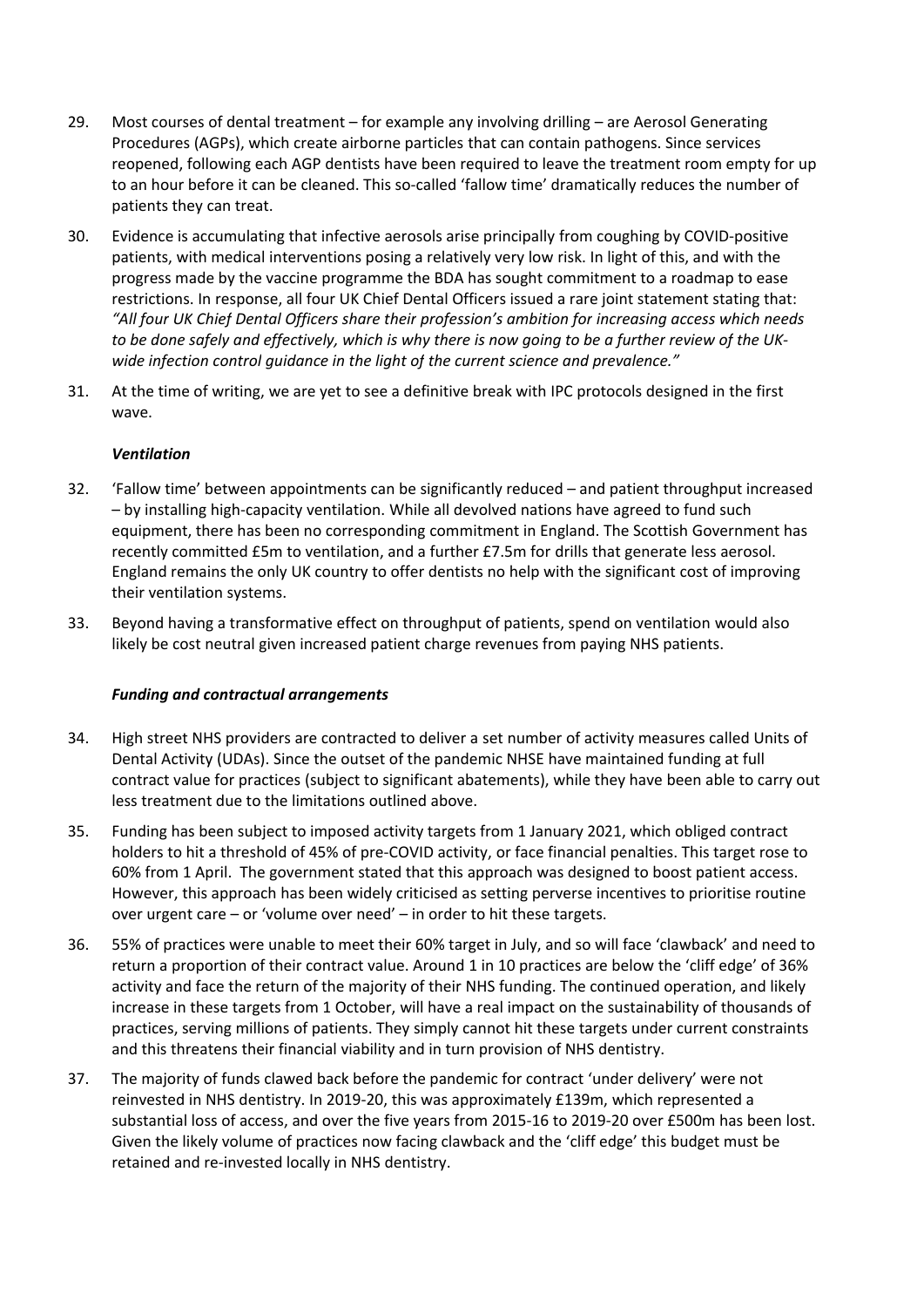- 38. Less NHS dentistry was commissioned and delivered in 2019/20 when compared to a decade ago, and overall spend had fallen in both cash and real terms. In real terms, net Government spend on General Dental Practice in England had been cut by over a third the decade before the start of the pandemic. There are questions as to whether the commissioning model in operation can meaningfully adapt to reflect the shape of demand as we emerge from the pandemic, and indeed longer-term demographic changes.
- 39. General Dental Services contracts are usually held in perpetuity, based on delivery of a set number of UDAs. Most of the primary care dentistry budget is, therefore, predetermined each year unless new services are commissioned or current contract holders terminate their contract. 'Flexible commissioning' can allow a practice to direct a proportion of the contract value towards activity that the current contract does not largely cover (like prevention, supervised brushing or activity in care homes) but there is limited leeway to address emerging challenges.
- 40. In some local areas, commissioners have used additional new funding to commission urgent care services to meet the current level of demand. These have operated outside of the UDA model, which is particularly ill-suited to delivering urgent treatment. The BDA understands that where these schemes have been established, they have been well-received by practices and have made a significant contribution to alleviating the backlog of urgent care need. Similar schemes could easily be established elsewhere, but it is vital that NHSE provides central direction and support, as well as making funds available.
- 41. While we have welcomed commitments from government to see through reform of the dental contract, under the leadership from NHSE, there is a risk that inertia and a failure to make a decisive break from targets will endanger the pandemic recovery. We have waited for more than a decade for necessary reform to take place and the pandemic has only served to emphasise the need for change.
- 42. The Welsh Government, which operated the same activity based contractual model, has recognised its incompatibility with delivering care both in the pandemic and beyond, and confirmed there will be no return to UDAs. This Committee has previously described the current GDS contract as 'unfit for purpose' and failure to make a decisive break from this model would further jeopardize the recovery of dental services in England.
- 43. Patient charge revenue, on which the service has grown increasingly over reliant, fell by over £0.6b from 2019/20 to 2020/21 as a result of lower patient throughput. Having been in long term decline, direct government contributions have had to reach historically high levels in order maintain operations during the pandemic. We are concerned that patient charge increases will be sought to 'balance the books', and at much higher levels than the recent pattern of annual 5% increases. Given the documented impact charges have on patients willingness to seek treatment, particularly those on modest incomes, this approach must be avoided.

# *Workforce*

- 44. The pandemic and the government's policy response will likely deepen existing recruitment and retention problems, and accelerate a long term drift away from NHS dentistry.
- 45. According to a May 2021 survey of dentists in England nearly half (47%) indicated they were now likely to change career or seek early retirement in the next 12 months should current COVID restrictions remain in place. The same proportion stated they were likely to reduce their NHS commitment. Working in high-level PPE mandated under current infection control procedures has had a devastating impact on dentists' morale, with nearly 9 in 10 (88%) indicating it is having a high impact on their morale. 78% cited financial uncertainty as having a high impact, and their inability to provide pre-COVID levels of care. Two thirds cited hitting NHS targets imposed by the Government on 1 January 2021. Since the New Year the workforce reported the highest levels of stress compared to any point since the onset of the pandemic.